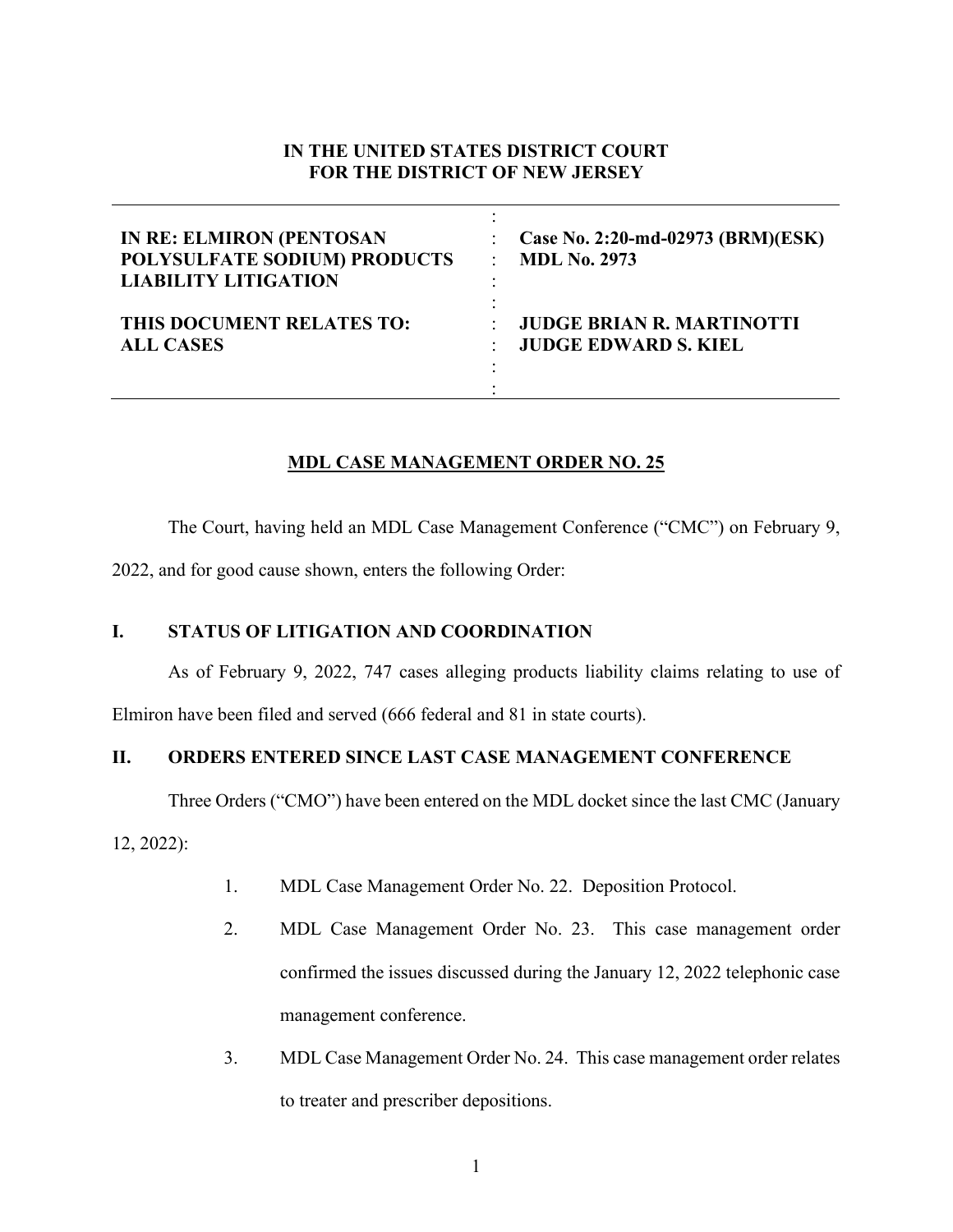#### **III. PROPOSED CASE MANAGEMENT ORDERS**

A. Dismissal of Teva Entities. The parties shall continue to meet and confer on an order dismissing certain Teva entities.

### **IV. BELLWETHERS.**

Counsel shall meet and confer regarding a bellwether trial selection process and submit a proposal in advance of the next case management conference. The bellwether fact discovery deadline is March 31, 2022, and the bellwether case selection deadline is April 8, 2022.

#### **V. TEVA DISCOVERY**

The parties shall continue to meet and confer on discovery issues and proposed amendments to discovery based on the Court's rulings. The parties shall submit any remaining issues to Judge Polifroni.

#### **VI. JANSSEN DISCOVERY**

The parties shall continue to meet and confer and submit any issues to Judge Polifroni.

### **VII. SCIENCE DAY**

Science Day is scheduled for **March 25, 2022 at 9:00 am**. The parties shall meet and confer on Science Day logistics and shall discuss a hybrid option in advance of the next conference.

#### **VIII. CASE & CLAIM DATA FORM ORDER**

The Court has instructed designated Resolution Counsel regarding its need for certain case and claim data, and has met with designated Resolution Counsel regarding the administrative aspects of such collection. The Court anticipates issuing an order regarding a case and claim data form within 21 days.